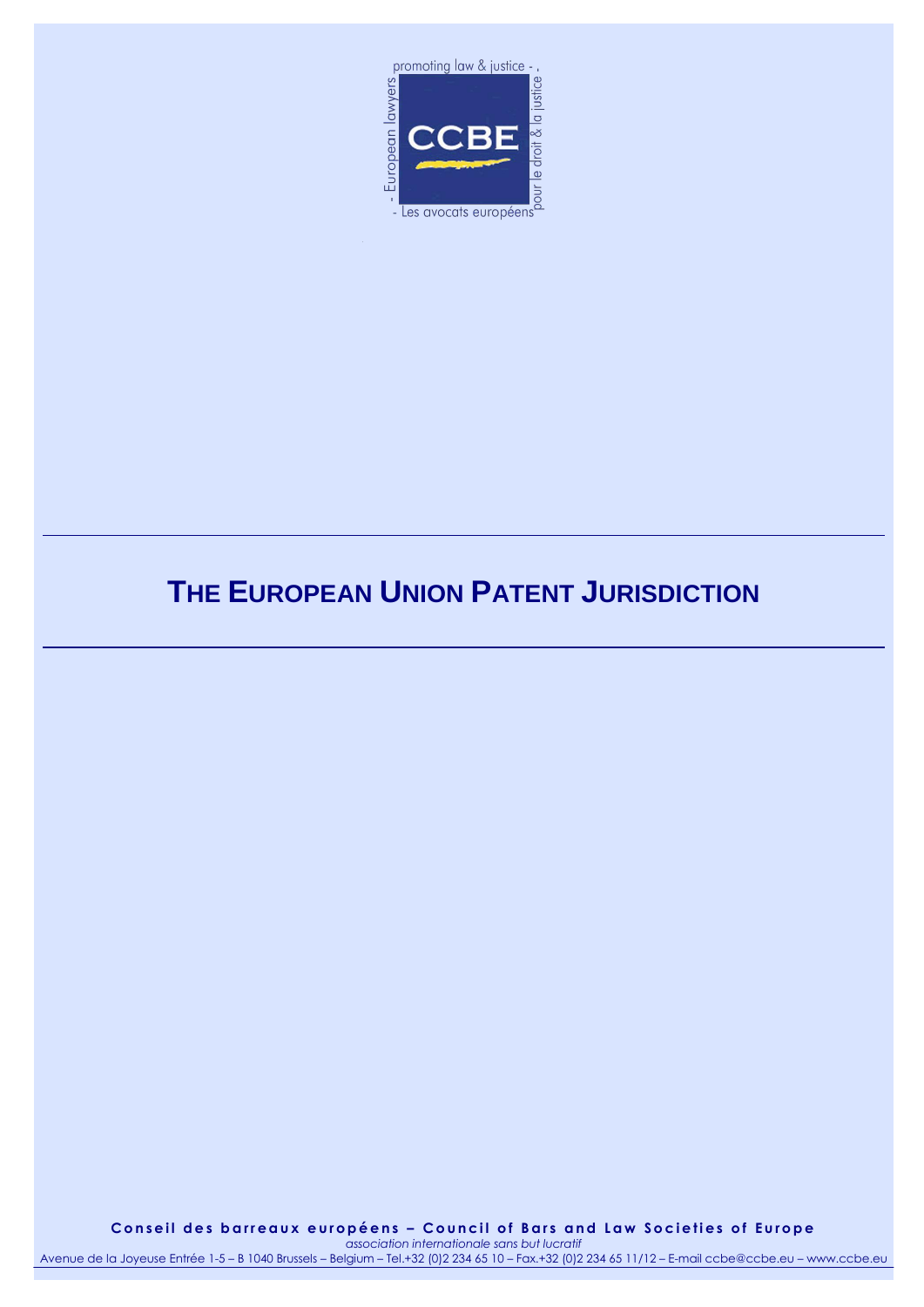## **The European Union Patent Jurisdiction**

The Council of Bars and Law Societies of Europe (CCBE) is the representative organisation of around 1 million European lawyers through its member bars and law societies from 31 full member countries, and 11 further associate and observer countries. The CCBE responds regularly on behalf of its members on policy issues which affect European citizens and lawyers.

The CCBE Working Group on Patents, which is composed of experts from a number of Member States, is following the discussions taking place at Council level concerning the proposal for the European Union Patent Court and the Unitary Patent with its language regime.

The CCBE supports the work towards establishing a pan-European patent court. The CCBE, however, believes that the current Draft Agreement on a Unified Patent Court will not create a system which meets basic requirements for legal security. It is apparent that the proposed Court system will not meet the goals of being accessible and affordable, especially for SME's. The CCBE finds that the proposed system, as the proposal stands, will increase legal uncertainty and increase cost.

The CCBE is concerned that speed is now an overriding purpose carrying with it the risk that the result will be a system which users will refuse to accept. It is the CCBE's view that the project aiming at a European Union Patent Court, which has been discussed during four decades, is now being rushed into a premature, unworkable and uncertain outcome. A number of major users of the European Patent system, who are clients of member of the CCBE Working Group on Patents, are so concerned that they intend to escape the proposed package by filing national patent applications instead of making applications to the EPO - a massive retrograde step.

The CCBE strongly calls for a slowdown of the political decision-making process with a view to facilitating serious consideration to be given to, in particular, the below-mentioned issues:

### **1. Revision of the Agreement will require unanimity**

Article 58d paves in very specific situation for a flexible revision of the Agreement. The general rule remains, however, that any revision requires unanimity. Such strict procedure implies that it will be very difficult to amend the agreement. So much more, it is extremely important that the agreement is thoroughly drafted and well balanced in the first place. At present, this is not the case.

### **2. The jurisdiction of the Court of Justice (COJ)**

The proposed regulation for Unitary Patents comprises Article 6 to 8 that set out central substantive provisions on patent law. The consequence is that these particular substantive provisions - but not any other substantive provision - will be referable to the COJ for preliminary rulings. A system which provides for referrals of substantive patent law to the COJ (rather than leaving them for the determination by the new Court of Appeal, through the provisions of the draft Agreement) will be too costly, cause too much delay, will result in great uncertainty, will not have the confidence of industry, and will not work.

#### **3. Rules of procedure**

The Rules of Procedure are critical to the proper functioning of the Court. Without knowledge of the Rules of Procedure it is not possible to evaluate how the system will work. For the time being only an unofficial draft for Rules of Procedure exists. The CCBE believes that there must be full clarity about the content of these rules before any signing of the Court Agreement. It is both unwise and unacceptable that Rules of Procedure will be adopted after the Court Agreement comes into effect. Moreover, the Rules of Procedure is of such importance that it should be under parliamentary control,

#### Conseil des barreaux européens - Council of Bars and Law Societies of Europe

*association internationale sans but lucratif* Avenue de la Joyeuse Entrée 1-5 – B 1040 Brussels – Belgium – Tel.+32 (0)2 234 65 10 – Fax.+32 (0)2 234 65 11/12 – E-mail ccbe@ccbe.eu – www.ccbe.eu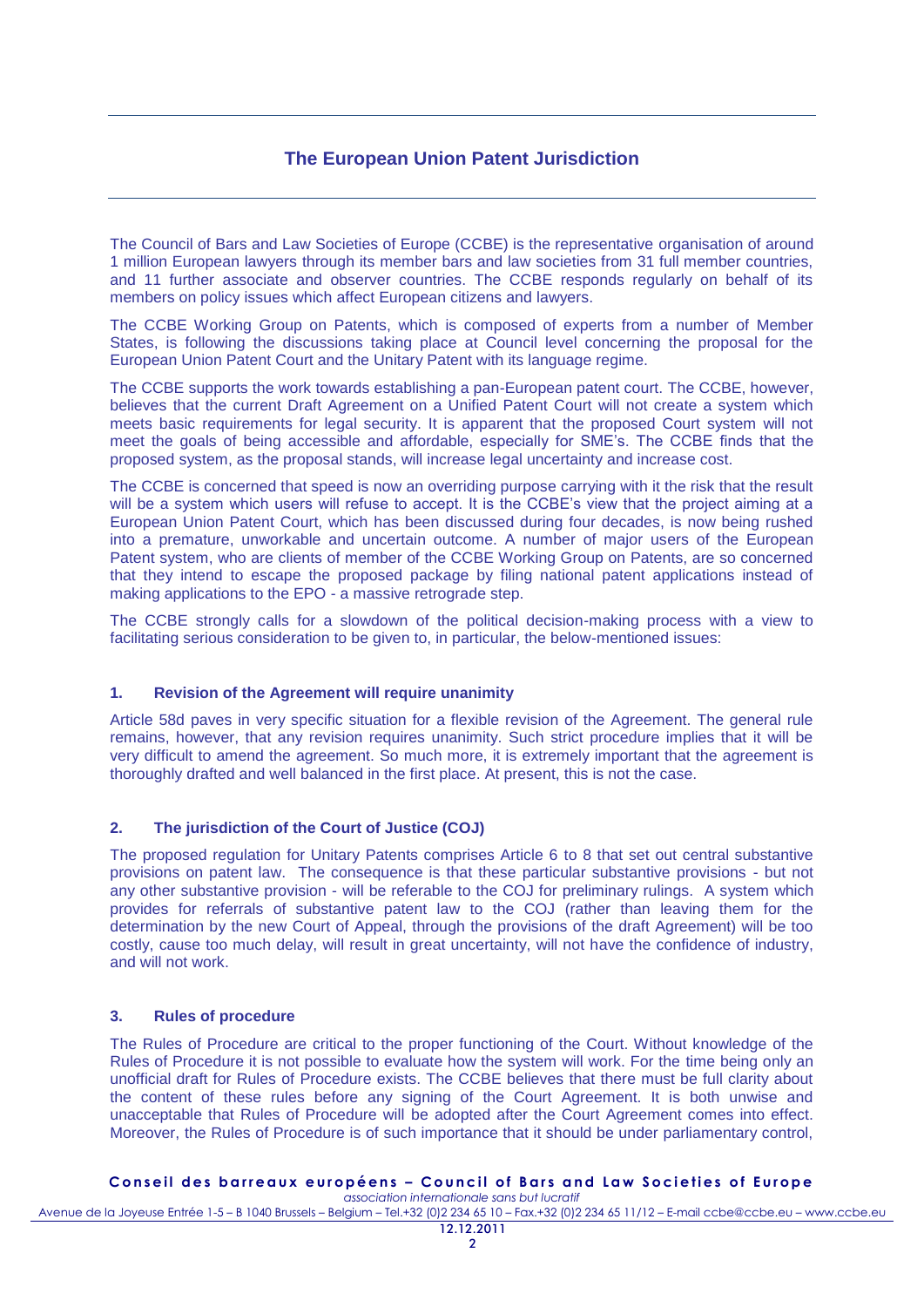which is actually required under the constitution of some Member States. The CCBE recommends that the Rules of Procedure should be carefully prepared, in consultation with the relevant stakeholders, prior to any signing of the Court Agreement.

### **4. Role of local and central Division and Forum shopping**

The roles of the local and central divisions need to be more clearly specified and balanced. The current proposals appear to invite forum shopping.

The patent proprietors are in reality free to choose where to litigate. Patent proprietors may choose any venue of (potential) infringement. Alternatively, the home venue of any one of the defendants may be chosen (article 15a (1)). This freedom also applies in situations where the potential infringer has initiated a non-infringement action. Such action will be stayed on a later infringement action initiated by the patent proprietor (article 15a(5)). The potential infringer has no ultimate right that the case is pleaded on and that all documents are translated to the potential infringer's own language (article 29 et seq.).

As far as SME's are concerned, the proposed forum shopping option will most likely be used by patent proprietors to tactically choose foreign venues where the potential infringer due to costs, language or geographical distance, finds it most burdensome to defend itself.

### **5. Funding of the Court**

The cost uncertainties are significant. One cornerstone behind the Court project is to provide a cost efficient system for the users. It is for the time being highly speculative what the costs will be for the parties involved in a patent litigation with the Court. Figures that have been presented are on such levels that SME's (and others) will likely end up with higher costs than in single national proceedings. It is noted that the losing party must normally reimburse the winning party's litigation costs, including court fees (art 42). The financial risk for SME's to litigate in the proposed Court is therefore significant and probably in many cases not acceptable. The CCBE considers that the question of costs must be thoroughly investigated and analysed further.

### **6. Languages**

The scope and validity of patents depends critically on the precise language used as understood by the technically qualified reader. The Advocate General has pointed out in the statement of his position on 2 July 2010 that the language regime is delicate and *"unacceptable with regard to the observance of the rights of defense*". It was questioned whether the proposed regime will comply with the "*fundamental principle of Union law*." The language regime is in principle still the same in the latest draft Agreement and the Advocate General´s remarks are therefore still relevant. The fact that the Agreement is not an EU regulation may from a formal standpoint imply that fundamental principles of Union law could be overseen. However, the CCBE is of the opinion that such an approach to this extremely important question is unacceptable. The CCBE has not found any legal analysis in this regard and is of the opinion that this issue must be investigated and analysed further.

### **7. National litigation of European Patents.**

After a relative short transition period the parties have no choice but to litigate not only Unitary Patents but also European Patents with the Unified Patent Court. With respect to small local patent litigation, typically involving SME's, it should be investigated whether SME's would like to litigate in the Unified Patent Court, which seems to be more complex not least because of the proposed burdensome language arrangements. Until the Unified Patent Court has been established as both an accessible and affordable alternative for patent disputes it should be an option for the parties to litigate European Patents in national Courts. The CCBE is of the opinion that the transition rules in Article 58 are not sufficient.

#### Conseil des barreaux européens - Council of Bars and Law Societies of Europe *association internationale sans but lucratif*

Avenue de la Joyeuse Entrée 1-5 – B 1040 Brussels – Belgium – Tel.+32 (0)2 234 65 10 – Fax.+32 (0)2 234 65 11/12 – E-mail ccbe@ccbe.eu – www.ccbe.eu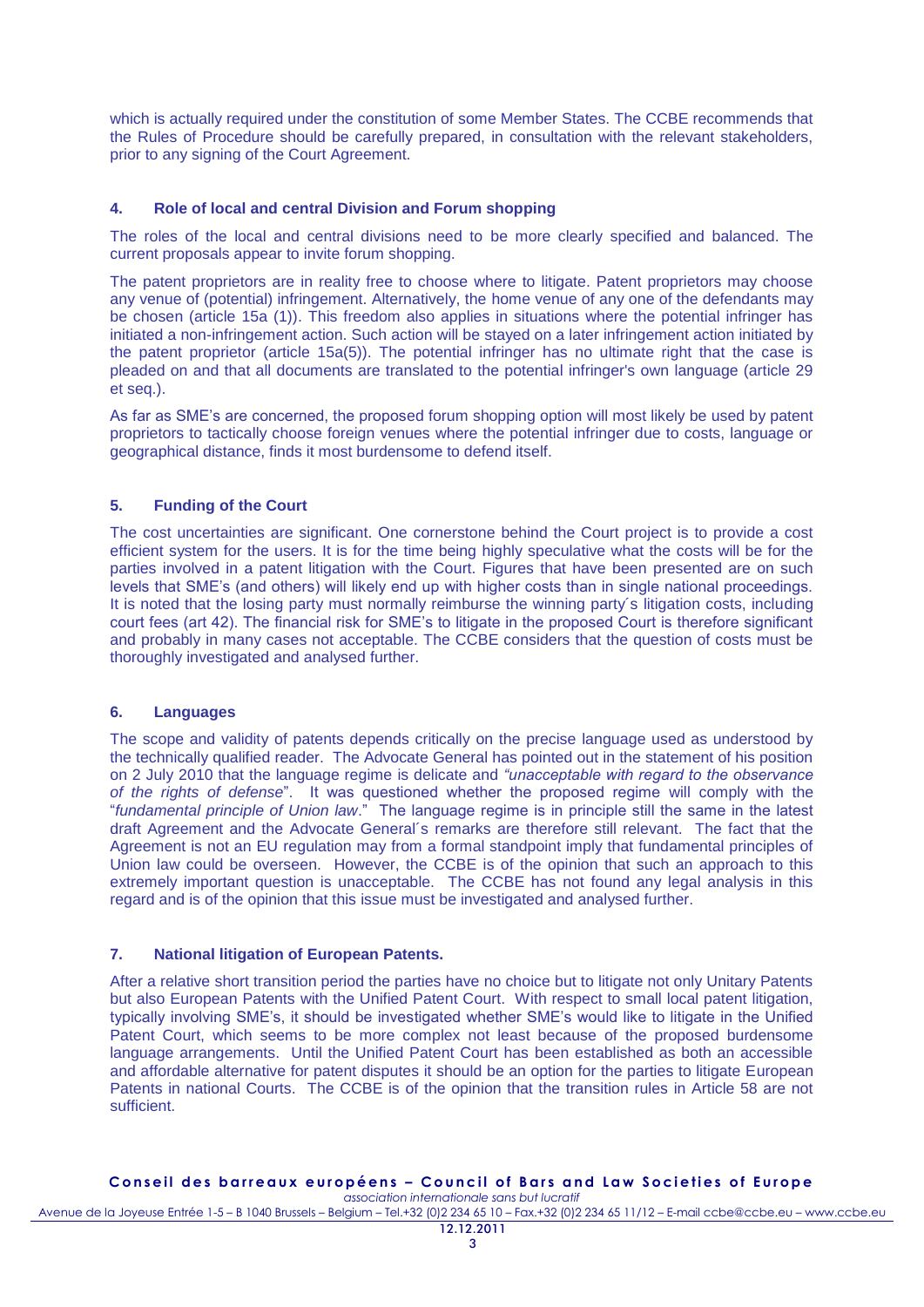#### **8. Ratification**

There are many important decisions to be decided with regard to ratification (and it is not sure whether Italy and Spain will join the system).

- The CCBE observes that it is not possible to withdraw from the system following ratification.
- What will be the territorial scope of decisions if only 9 countries have ratified the agreement?
- Will those decisions be applied to each country as and when it ratifies?
- What will happen to the remaining 16 countries if they do not ratify?
- How will the pool of judges be composed if only 9 countries have ratified?

#### **9. Other significant points of concern include:**

Selection and training of judges

The selection and training of judges is critical to the success of the Court yet these issues are largely undefined.

Compulsory licensing regime

The compulsory license regime is omitted from the proposal. This is a key area. Many issues are raised due to the absence of details in this regard, for example, would it be possible for a local division or the national court to grant a compulsory license for the whole territory?

**Supplementary Protection Certificate** 

The draft Agreement will apply to SPC's (Supplementary Protection Certificate) but the draft does not contain detailed provisions relating to SPC's.

Accessory liability

Provisions relating to the liability of a third party for an infringement committed (i.e. accessory liability) are absent.

Legal privilege

There are insufficient provisions on legal privilege.

Disputes over ownership

There are no provisions regarding disputes over ownership.

**Representation** 

The proposal would allow direct representation by patent attorneys. It seems not to have been appreciated that disputes involving patents are often not limited to technical matters or purely patent law matters, but involve many other areas of law in which a patent attorney will have no training or experience. For patent litigation, there is a need to possess a broad legal education including many substantive and procedural legal issues which in general are not possessed by patent attorneys, either by training or experience.

### **10. Conclusion**

The CCBE believes that the proposed design of the system contradicts the objective of having an accessible and affordable system, especially for SME's. Until the Unified Patent Court has been established as being both an accessible and affordable alternative for patent disputes the CCBE believes that the use of the national systems will be reinforced. The CCBE strongly calls for a slowdown of the political decision-making process with a view to giving serious consideration to, in particular, the above-mentioned issues.

### Conseil des barreaux européens - Council of Bars and Law Societies of Europe

*association internationale sans but lucratif* Avenue de la Joyeuse Entrée 1-5 – B 1040 Brussels – Belgium – Tel.+32 (0)2 234 65 10 – Fax.+32 (0)2 234 65 11/12 – E-mail ccbe@ccbe.eu – www.ccbe.eu